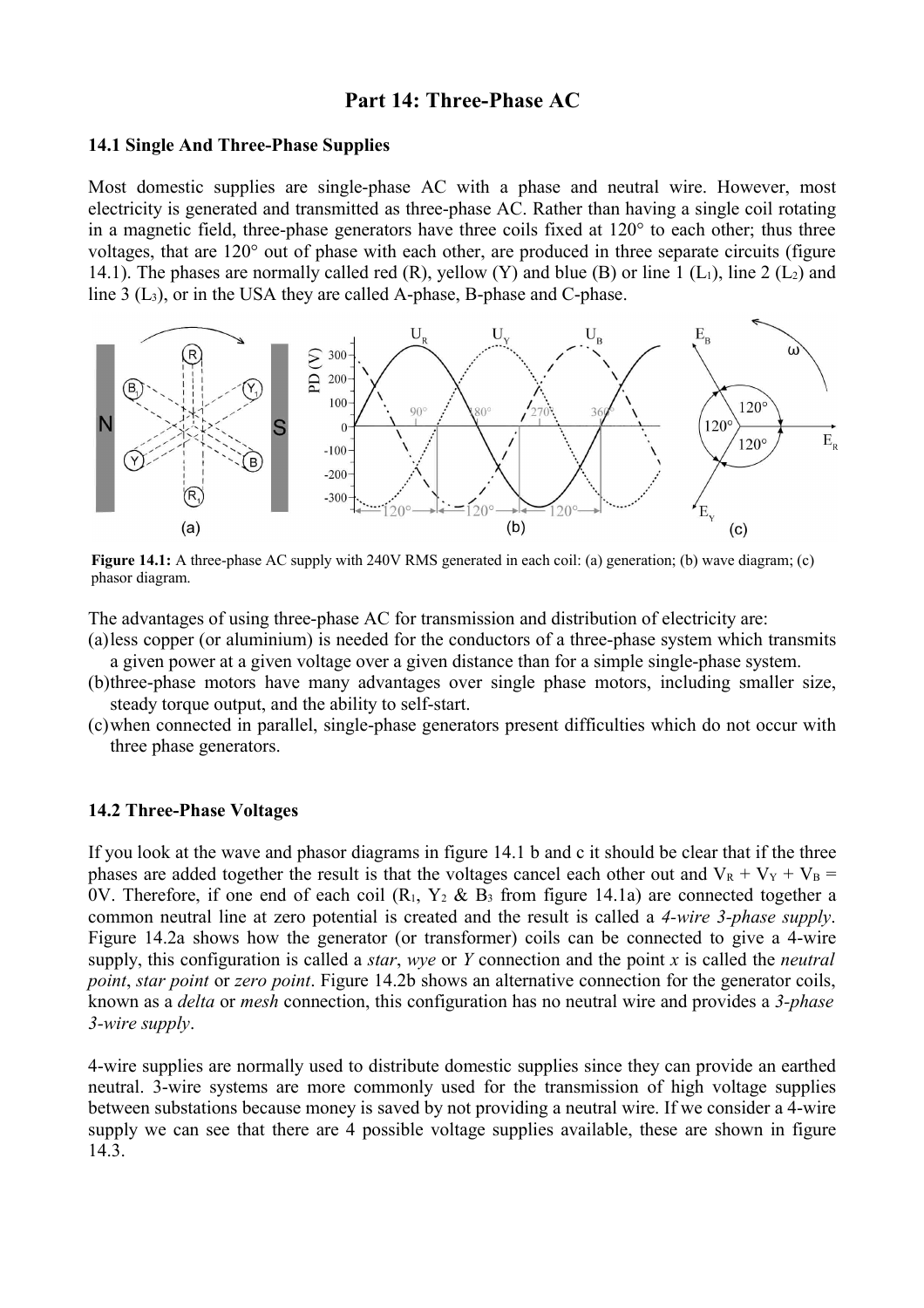

**Figure 14.2:** Three phase generator coils: (a) star, wye or Y connection; (b) delta connection;

The power supplies shown in figure 14.3 are:

- The three phase wires together give a 3-phase 3-wire supply suitable for heavy machinery such as 3-phase motors. With a 240V supply in each line the 3-phase supply has an RMS voltage of  $240\sqrt{3} = 415V$ . (The mathematical derivation of why  $\sqrt{3}$  is used is too complex for this text)
- Three single-phase 240V supplies are available between each phase line and the neutral wire.
- The three phase single-phase 415V supplies are available between any of the three phases. The wave diagram for the potential difference between two 240V lines, 120° out of phase is shown in figure 13.11b. (Note that the PD when a load is connected between phase lines is one voltage minus the other voltage, the resultant voltage when two phase lines are connected together is the line voltages added together (figure 14.4a).)
- The three phase lines and the neutral together give a 3-phase 4-wire supply with a RMS voltage of  $240\sqrt{3} = 415V$ .



**Figure 14.3:** A 3-phrase 4-wire supply carrying 240V in each wire.

Loads can be connected to a 3-phase supplies using the same two methods used for generator coils; that is star and delta. Figure 14.5 shows these connections. The current that flows in the lines is called the *line current*  $(I<sub>L</sub>)$  and the PD between any two phase lines is called the *line voltage*  $(U<sub>L</sub>)$ . The current in each load is called the *phase current* (I<sub>P</sub>) and the PD across each load is called the *phase voltage* (U<sub>P</sub>).

For a *balanced system*:

- each load has the same magnitude of impedance;
- each load impedance has the same phase angle;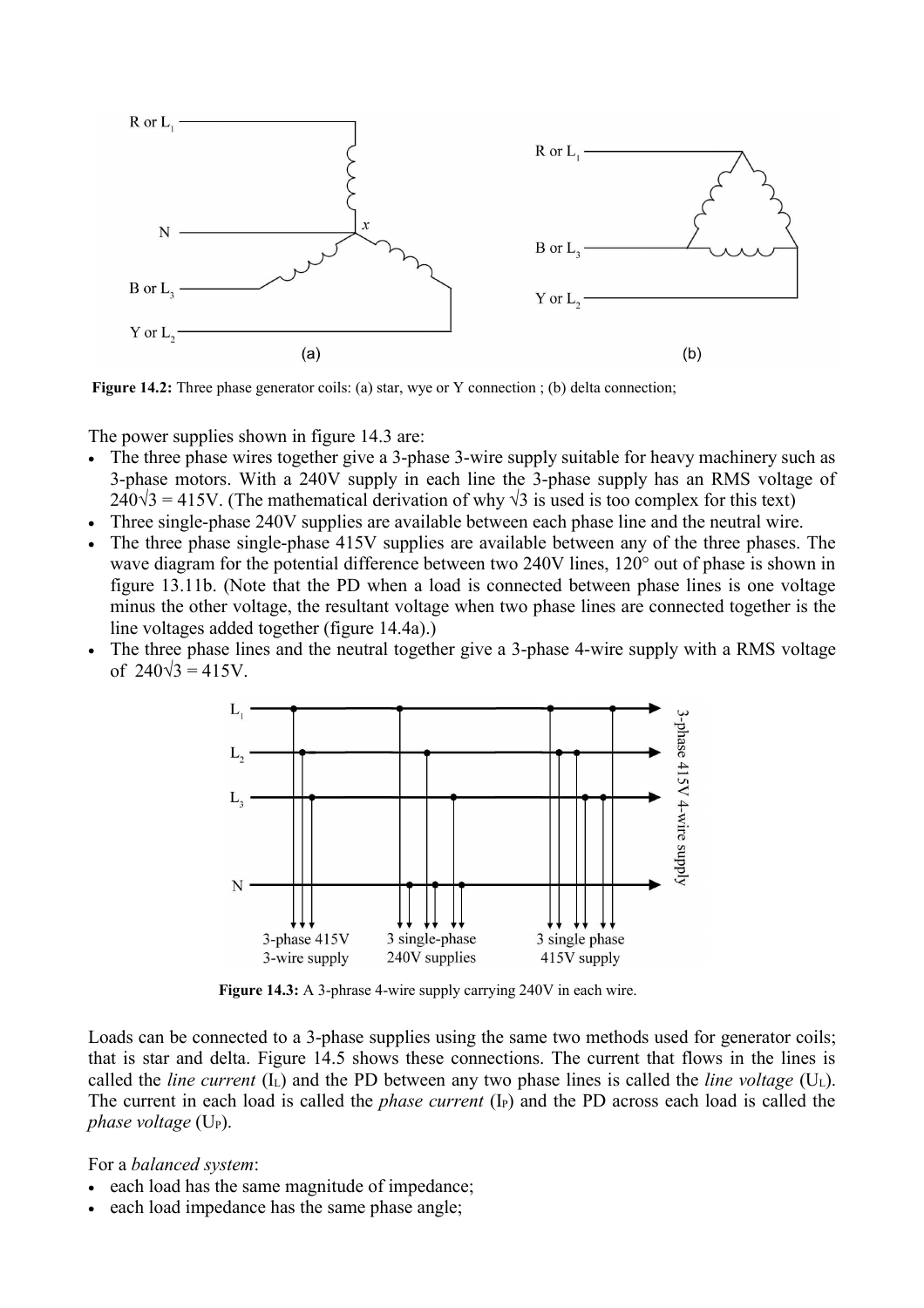- each phase voltage (and current) is equal in magnitude;
- each phase voltage is displaced by 120° from each other

The example in section 2.5 shows a analogous system for a DC supply where the branch containing  $R_3$  is the equivalent to the neutral wire. When the system is balanced no current flows through  $R_3$ , only when the system becomes unbalanced does any current flow through this resistor.



**Figure 14.4:** The wave diagrams for: (a) adding together two 240V lines that are 120° out of phase to find the voltage supply when two lines are connected to the same point; (b) subtracting two 240V lines that are 120° out of phase to find the PD between the lines. The resultant is shown as a bolder line. It is interesting to note that the potential difference between any two phase lines at U volts is √3U volts whereas the same two phases added together result in a voltage of U volts.

Figure 14.5a shows that for a star connected loads the PD across any load is the PD between the phase line connected to it and the neutral, however the line voltage will be greater than this because it is the PD between two phase lines. The current through the load will be the same as the line current. Thus for balanced star connected loads:

$$
U_{\rm L} = \sqrt{3} U_{\rm P}
$$

 $I_{L} = I_{P}$ 



**Figure 14.5:** 3-phase load connections: (a) a 4-wire star connection (note that a 3-phase wire connection is also possible when the neutral wire is left out); (b) a 3-wire delta connection. The line voltages are shown in black and the phase voltages are shown in grey.

Thus for a balanced system with 240V lines  $U_L = 415V$ , and  $U_P = 240V$ . For a balanced system no neutral wire is needed and even in a star supply the neutral wire can be left out. Only when the star connected loads are unbalanced will any current flow down the neutral, in a balanced system one of the other lines will always be at a lower potential than the neutral and the current will 'return' down